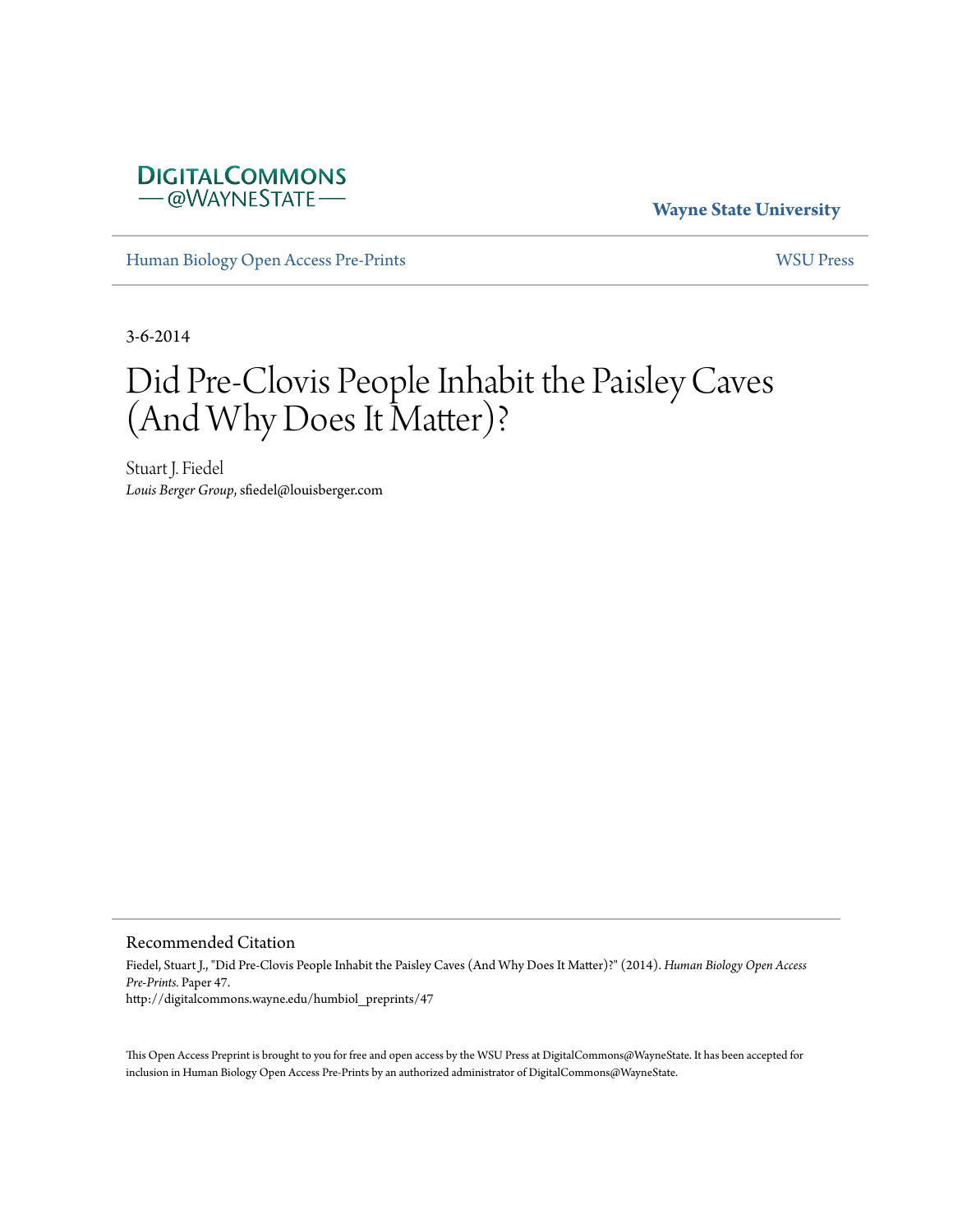## Did Pre-Clovis People Inhabit the Paisley Caves (And Why Does It Matter)?

## Stuart J. Fiedel $<sup>1</sup>$ </sup>

<sup>1</sup>Louis Berger Group, 801 East Main Street, Suite 500, Richmond, VA. E-mail: sfiedel@louisberger.com.

**Abstract.** The date and processes of initial human colonization of the Americas are crucial issues for the understanding of human biological and cultural development. For example, Soares et al. (2009) cited the American archaeological record to validate their proposed revision of the human mitochondrial molecular clock. Their suggested mutation rate puts the date of rapid expansion of Native American clades at around 13,500–15,000 cal BP. Similarly, Poznik et al. (2013) have used the "high-confidence archaeological dating" of the initial peopling of the Americas to calibrate the rates of both Y-chromosome and mtDNA mutation and thereby to reconcile the ages of the common ancestors of human males and females. They use a date of ca. 15,000, based on purported archaeological evidence from Monte Verde, Chile, dated to 14,600 cal BP.

Until recently, the consensus of archaeologists was that the Americas were populated after 13,400 cal BP (11,500<sup> $14$ </sup>C yr BP) by a rapid expansion of people bearing the Clovis culture. Clovis ancestors, originating in southern Siberia, had crossed Beringia around 14,500 cal BP and subsequently migrated through a corridor between the receding Laurentide and Cordilleran ice sheets. This "Clovis-first" model has been challenged continually by advocates for various allegedly pre-Clovis sites. As the evidence for one set of ostensibly promising sites fails to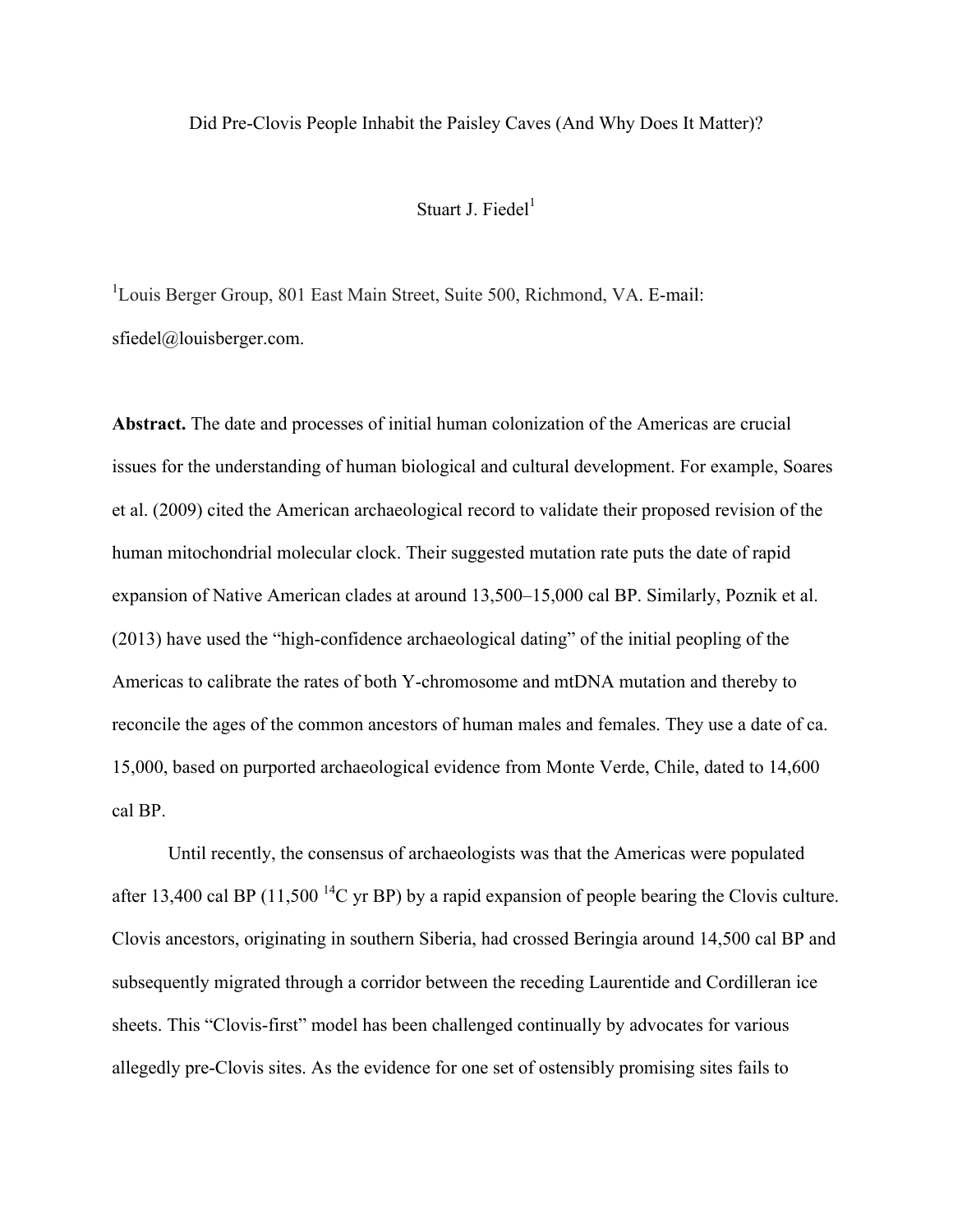withstand close critical scrutiny (e.g., Tule Springs, Pikimachay, Pendejo Cave, Pedra Furada, Shriver, etc.), pre-Clovis enthusiasts pin their hopes on the latest contenders. Currently, their favorites are Monte Verde in southern Chile (Dillehay 1997; Dillehay et al. 2008), the Debra L. Friedkin site in Texas (Waters et al. 2011), and the Paisley Caves in southern Oregon. The evidence from both Monte Verde and Paisley Caves has been deployed both by archaeologists (e.g., Beck and Jones 2010; Erlandson and Braje 2011) and geneticists (e.g., Bodner et al. 2012) in support of a model of pre-Clovis migration along the Pacific coast—this despite the continuing absence of any sites older than 13,200 cal yr BP along the entire coast from Alaska to Tierra del Fuego (Dickinson 2011).

The Paisley Caves pre-Clovis evidence is unique in that it consists of both artifacts and directly-dated ancient feces that have yielded human DNA. Gilbert et al. (2008) reported coprolites containing human (but also canid) mtDNA dating to ca. 14,300 cal BP. Poinar et al. (2009) noted chronological and stratigraphic problems and suggested that contamination by leaching might account for possibly exogenous human DNA in the coprolites, while Goldberg et al. (2009) (who had actually examined and sampled the coprolites) asserted that their morphology was inconsistent with human derivation.

Jenkins et al. (2012a) report results of meticulous excavations and analyses designed to verify their previous claims. This research was focused particularly on demonstrating that the radiocarbon dates are accurate and the coprolites have not been contaminated by leaching. Jenkins et al. now assert that diagnostic Western Stemmed Tradition (WST) lithic artifacts and associated human coprolites date between 11,070 and 11,340<sup>-14</sup>C yr BP (ca. 13,000–13,300 cal yr BP). The artifact-associated radiocarbon dates overlap with dates for Clovis elsewhere  $(11,550-10,800$  <sup>14</sup>C yr BP), while additional purported human coprolites are of pre-Clovis age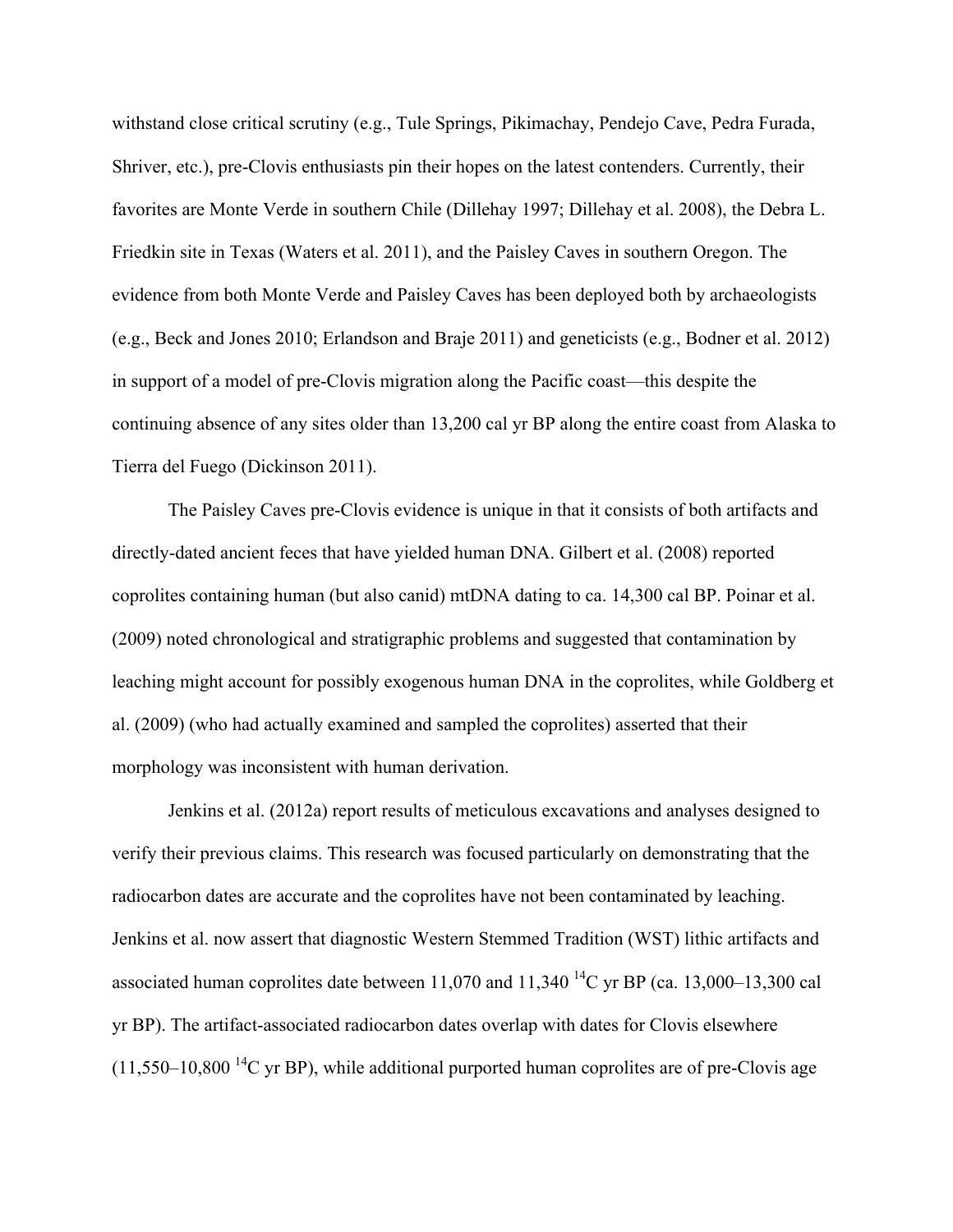(older than  $11,600$  <sup>14</sup>C yr BP). This entire assemblage is interpreted as conclusive evidence that "the colonization of the Americas involved multiple technologically divergent, and possibly genetically divergent, founding groups" (Jenkins et al. 2012a: 223).

Close examination of the reported data shows that three stratigraphically and chronologically discrete components are present in the deep strata. The deepest deposit attributed to human activity consists entirely of coprolites with no associated lithic or organic artifacts. These purported "human" coprolites (dated to ca. 14,000–14,400 cal yr BP) are intermixed with others attributed, based on DNA, to late Pleistocene animals, i.e., camelids and lion (*Panthera leo*, presumably the extinct American lion, *Panthera leo atrox*)*.* Previous claims (reported by Dalton 2009) that bone tools were present in this zone apparently have been abandoned; however, Hockett and Jenkins (2013) now assert that anthropogenic cut marks are present on two bones from the deepest strata: a mountain sheep mandible dated to  $12380+-70^{14}C$  vr BP and an artiodactyl rib dated to 11930+-25<sup>14</sup>C yr BP.

"Human" coprolites dated between 11,625 and 11,190<sup> $14$ </sup>C yr BP continue to occur upward in the sediments that are capped by a sloping "compact silt lens formed by a brief pooling of water on the cave floor" (Jenkins et al. 2012a). One of the WST point fragments was encased within this lens. The silt lens also incorporated an *Artemisia* twig dated to 11,070+-25 <sup>14</sup>C yr BP. Although a "lower bracketing age" of 11,340+-50<sup>-14</sup>C yr BP is proposed for the lens and point, a sample dated slightly later,  $11,205 + -25$  <sup>14</sup>C yr BP, also lay below the lens (see Figures 2 and 3 in Jenkins et al. 2012a). A filled rodent burrow at the edge of the lens contained *Artemisia* twigs dated between 10,145 and 10,580<sup>14</sup>C yr BP. A date of 10,855+-30<sup>14</sup>C yr BP was obtained for plant tissue in the sand/silt sediments capping the lens; from the same depth, in the same sediment, in an adjacent unit, a younger date of  $10,000 + 25$  <sup>14</sup>C yr BP is reported for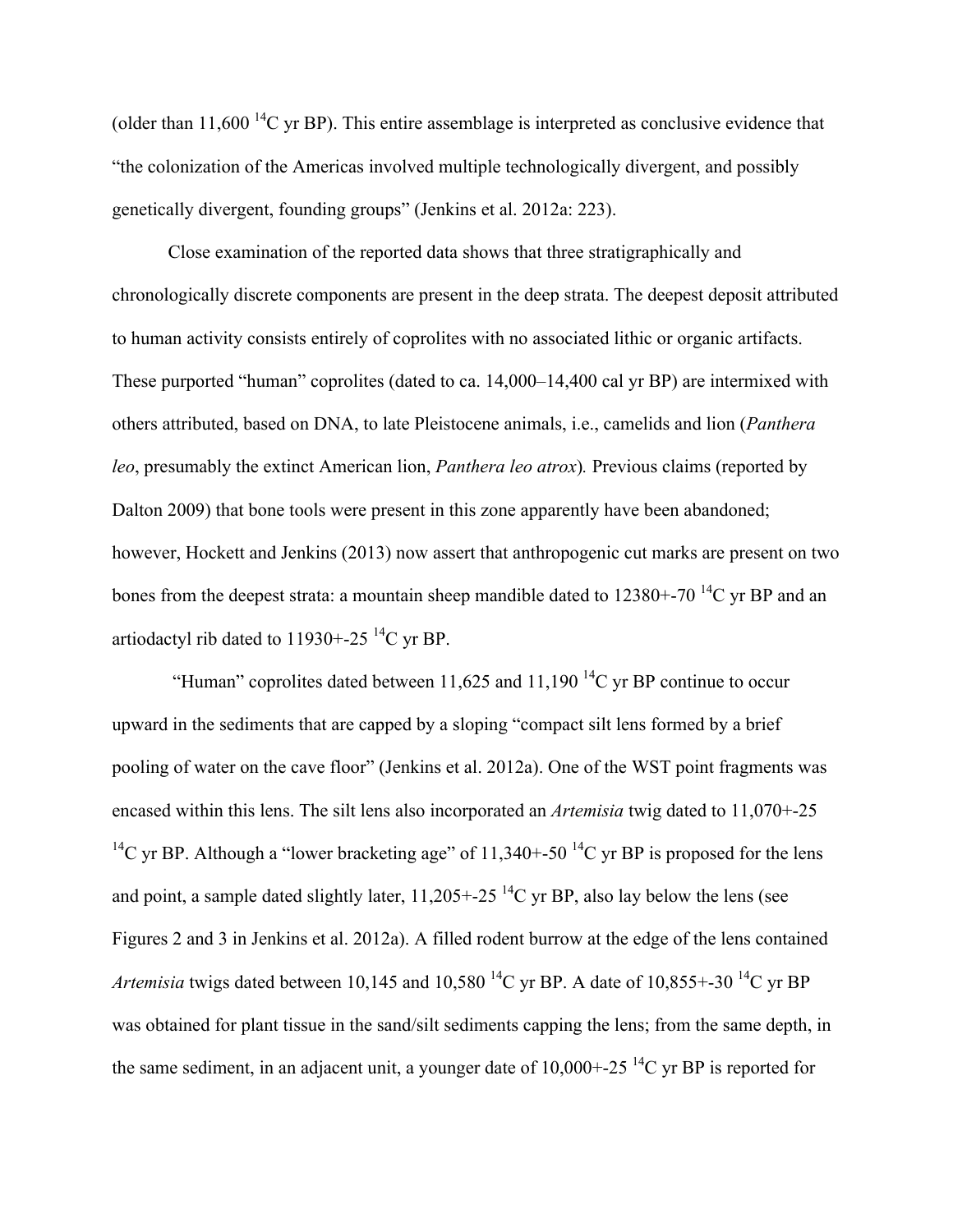plant tissue. This date suggests that material may have been transported downward in this part of the cave by agents other than rodents from the third relevant component, an unambiguous WST occupation (Jenkins et al. 2012b) replete with preserved, culturally modified organic materials and dated to ca.  $10,000-10,400$  <sup>14</sup>C yr BP (11,600–12,500 cal yr BP) by multiple assays. This occupation zone generally corresponds to a stratigraphic discontinuity between lithostratigraphic units 1 and 2 (but not in the vicinity of the critical point-containing silt lens, where the LU 1-2 break is dated to ca. 9450<sup>14</sup>C yr BP). Immediately below this ca. 10,200<sup>14</sup>C yr BP zone, the dates increase dramatically, both in Caves 2 and 5, to ca.  $11,600^{14}$ C yr BP.

The interpretive problem posed by this abrupt discontinuity is exemplified by hearth 2/6- 4 in Cave 2. A charred twig at the top of this feature was dated to  $10,020+30^{14}$ C yr BP, while twigs at the bottom dated to 11,005 and 11,055<sup>14</sup>C yr BP; these older dates are the "accepted" dates for the hearth (Jenkins et al. 2012a). Despite intensive efforts to find early cultural items, all of the directly dated artifacts made of organic materials (e.g., cordage and a possible wooden dart fragment) from the deepest strata still date later than  $10,550$  <sup>14</sup>C yr BP and appear to be derived by downward drift from the WST assemblage.

Although Jenkins et al. (2012a) assert that "The Paisley Caves rarely experienced wetting events that could transport aDNA into older strata", the silt lens attributed to pooled water is a glaring exception. Indeed, Jenkins et al. (2012a: SOM p. 18) suggest that the water that formed this lens may also have saturated a camelid coprolite that was found 12 cm below it; this may account for a date on water-soluble organic matter (11,315+-25<sup>14</sup>C yr BP) that is 900 years younger than the remaining organics (12,215+-30<sup>-14</sup>C yr BP) in this coprolite. A later saturation episode might perhaps explain the previously noted (Poinar et al. 2009) 900-year discrepancy between the dates for split samples of coprolite 1294-PC-5/5B-40-6 (Jenkins et al. 2012a: Table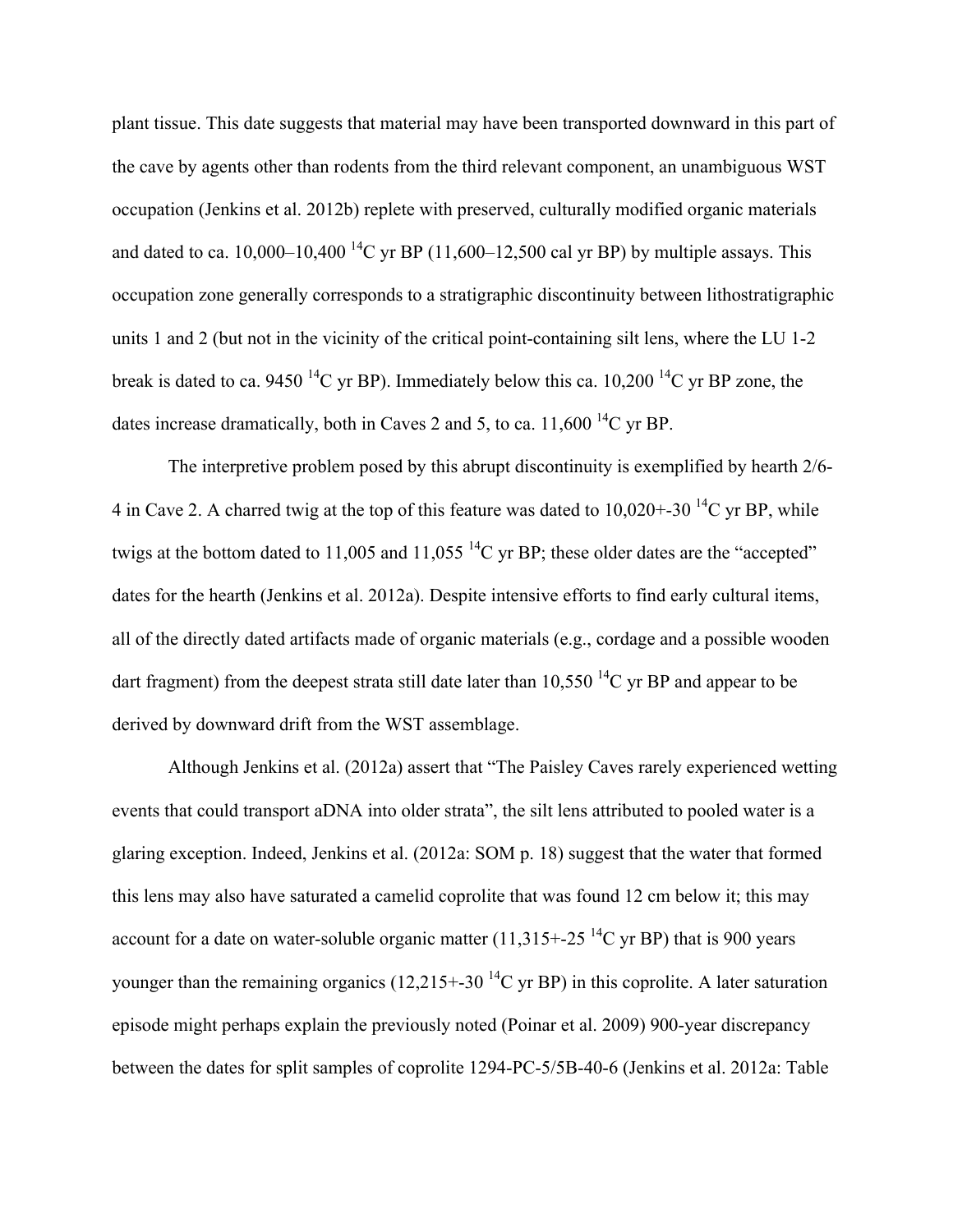S11). Jenkins et al. (2012a) assert that water did not leach into other, deeper samples, but they admit candidly that "Younger DNA contamination is not indicated but could exist". Jenkins et al. (2012a) state that, in a test for leaching, "no human DNA was detected" in sediment around the coprolites, but in the SOM (p. 28) one finds the contradictory admission that "Of the 10 soil samples processed, three tested positive for human DNA . . . we do not discount the possibility that in these 30% of the cases it could also be the result of DNA movement between the different strata".

They state that "Previous DNA findings of mitochondrial founding haplogroup A were confirmed by obtaining matching sequences from coprolites in blind test experiments at two independent laboratories" (Jenkins et al. 2012a: 227) ; only in the SOM (p. 26–27) is it disclosed that a third lab (at Washington State University) failed to extract *any* human DNA from eight coprolites. The WSU lab did, however, recover canid (wolf, coyote, or dog) DNA from three specimens (8/07, 10/07, and 17/09) that "previously tested positive for Native American DNA at the Copenhagen lab". Specimens 8/07 and 10/07 are early Holocene age, but 17/09 was dated to 12,265+-25<sup> $14$ </sup>C yr BP. Among the explanations offered in the SOM for the failure to extract human DNA are these: "the possibility that these coprolites are nonhuman; or . . . that the ratio of contaminant to endogenous DNA was too great for endogenous mtDNA detection using these techniques" (Jenkins et al. 2012a: SOM ). This disappointing result appears to validate the concerns expressed by Poinar et al. (2009).

In view of the problematic DNA findings and the disputed morphology of the oldest "human" coprolites, another analytical strategy may be probative. Several studies have demonstrated the long persistence in arid conditions, both in the Great Basin (Lin et al. 1978) and elsewhere (Shillito et al. 2011), of sterols (particularly coprostanol) that are distinctive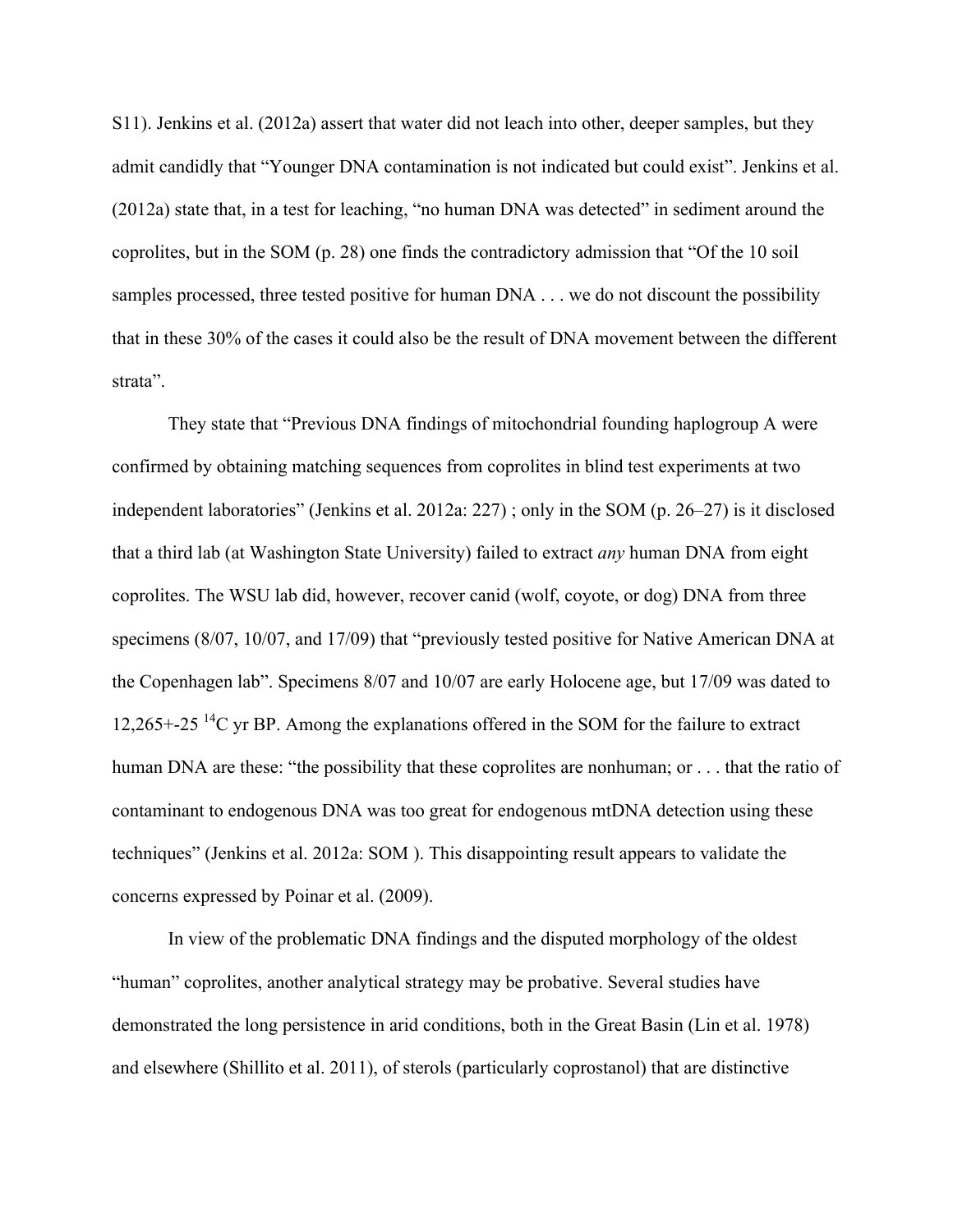markers of human (vs. canine and herbivore) feces. Sistiaga et al. (2014) used gas chromatography and mass spectrometry to analyze the steroids in a sample of coprolite 1374- 5/5D-31-2 from Paisley Caves. This putatively human specimen, assigned to mtDNA haplogroup B, previously yielded radiocarbon dates of  $12,400+60^{14}$ C yr BP (Beta-213424) and  $12,275+55$ <sup>14</sup>C yr BP (OXA-16498) (Gilbert et al. 2008). Sistiaga et al. report that the predominant stanol in this specimen is 5β-stigmastanol; such a high percentage is typical of herbivore manure. The low percentages of coprostanol and cholesterol in the sample would not be expected in human feces. Sistiaga et al. (2014:815) conclude that ". . . the presence of Paleoindian mitochondrial DNA is most probably derived from an undetermined contamination pathway." Jenkins (personal communication) informs me that his team also intends to analyze the sterols of the Paisley Caves coprolites. This research may provide definitive answers to some of the questions raised here.

Even if the human mtDNA is truly endogenous to the coprolites, it provides no basis for the assertion that the occupants of Paisley Caves represent a distinct "genetically divergent" population. Coprolites dated from ca. 12,300 to 2300<sup>-14</sup>C yr BP all yielded the common Native American mitochondrial DNA haplogroups A and B. Two salient oddities warrant comment, however.

First, 8 of 21 samples typed as haplogroup A also had the 9 base-pair deletion after nucleotide 8281 that is diagnostic of haplogroup B. Of course, if exogenous contamination is precluded, the human mtDNA in each feces can be assigned to only one person, who could not belong to two distinct haplogroups. The 9 base-pair deletion does occur rarely in individuals of haplogroup A, but mainly in a clade (A2d1) that seems to be of recent origin and today is restricted to Mexico and Central America (Kemp et al. 2005). This "highly derived" clade has been identified in skeletal specimens dating from ca. 600 cal yr BP; Kemp et al. (2005)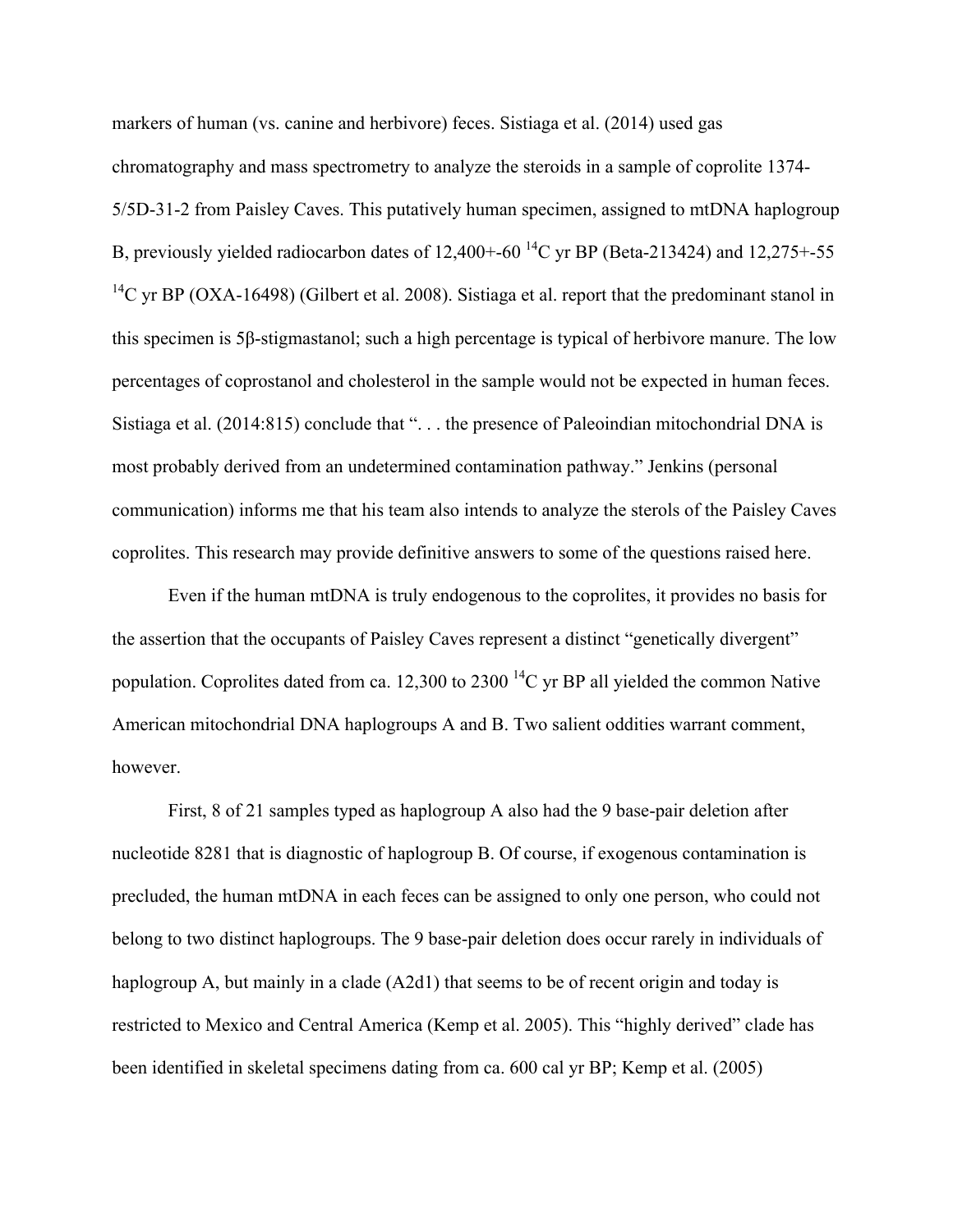hypothesize that its modern distribution may result from the expansion of the Aztec empire in the 15<sup>th</sup> century. The Paisley Caves samples assigned to this rare Mexican clade include specimens dated to 12,165+-25, 11,270+-30, and 11,625+-35 14C yr BP (Jenkins et al. 2012a: SOM Table 12). This clade ostensibly survived in the local population for 7,000 years, as a coprolite dated to 6155+-15<sup>-14</sup>C yr BP also has the 9 bp deletion. If this peculiar clade has been correctly identified in these ancient specimens, it would seem to have been one of the original founding lineages of Native Americans. In that case, one would expect it to be common throughout both continents today. Or, given the supposed connection of the WST population to a purported early coastal migration wave, one would at least expect this A2d1 clade to occur in high frequency in populations of the Pacific coast. In fact, haplogroup A is very rare in coastal populations south of British Columbia, except the Chumash, who may be an isolate descended from the earliest coastal settlers. However, the A2d1 clade has not been identified in modern Chumash (Johnson and Lorenz 2006).

The second odd fact is that haplogroup A is completely absent in the Northern Paiute and other recent Uto-Aztecan (Numic)-speaking natives of the Great Basin (Eshleman et al. 2004). One might plausibly attribute the evident discontinuity between the Paisley Caves population and the recent groups to a nearly complete population replacement in the Basin caused by the Late Holocene expansion of the Uto-Aztecan Numic-speaking peoples. However, haplogroup A is also very rare (ca. 8%) in previously sampled ancient Native Americans of the Great Basin (Kaestle and Smith 2001, Table 3). Haplogroup D was predominant in the pre-Uto-Aztecan population, the presumed descendants of WST people, so its absence from even the later Holocene samples from Paisley Caves is peculiar and begs an explanation.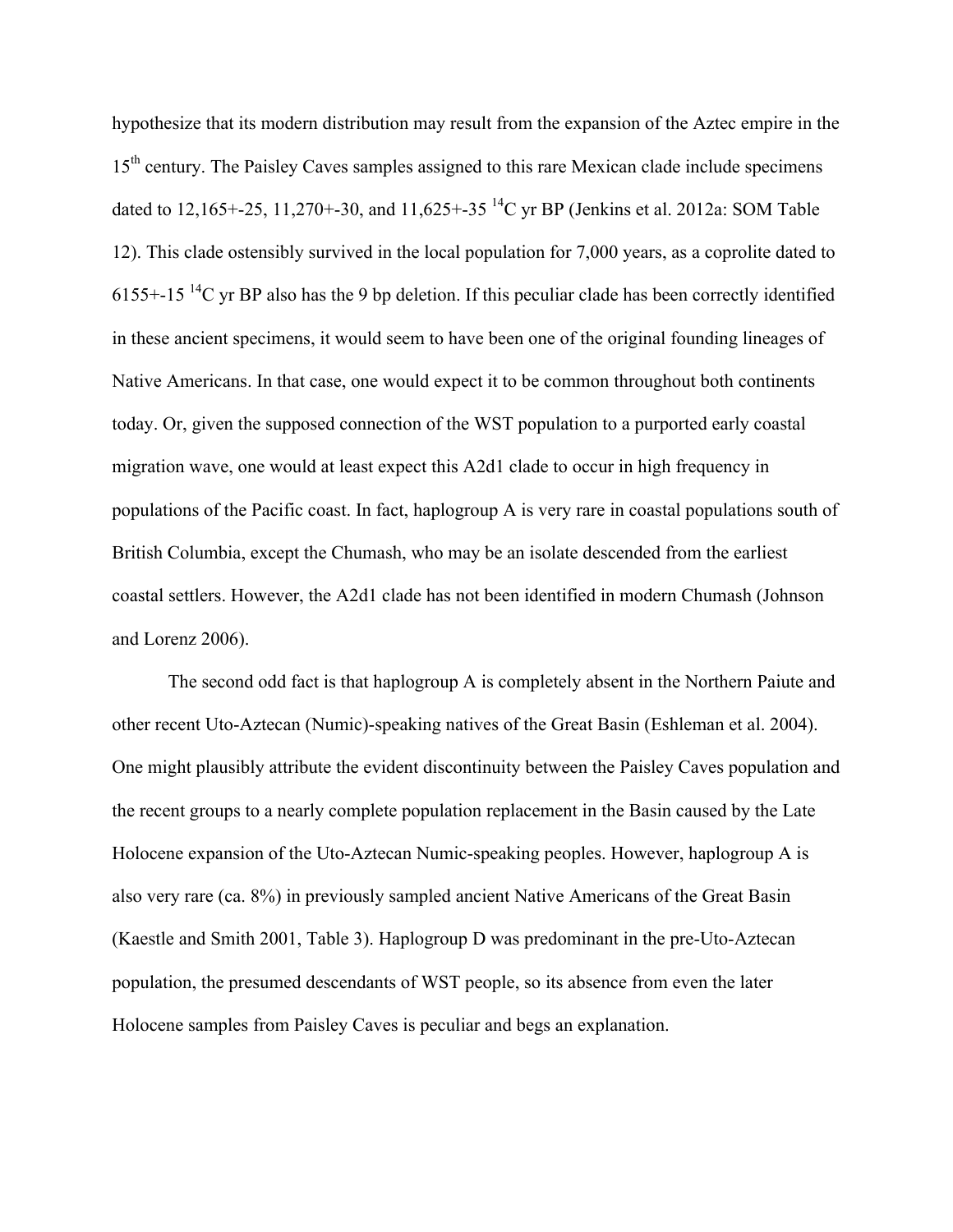Naïve readers of the 2012 article might suppose that the WST tradition developed ca. 14,300 cal yr BP in the northern Great Basin and persisted there and more broadly "in the far western United States" in isolation, while the unrelated Clovis culture "developed independently in the Plains and Southeast" (Jenkins et al. 2012a). any classic Clovis spear points (as well as WST points) have been found at the Dietz site, only 55 km northeast of Paisley Caves (Pinson 2011), and Clovis hunters must have regularly traversed the territory of whoever occupied the caves. Neither Jenkins et al. (2012a) nor Beck and Jones (2010) have explained how two distinct groups with very similar lake-oriented foraging adaptations and tool kits (apart from the spear points) could have co-existed for several centuries without competitive exclusion.

The "human" coprolites raise another perplexing question: why, over the course of a millennium, did people defecate regularly, yet conduct no other quotidian activities such as tool repair, in a small cave that was frequented by both herbivores and dangerous predators? These conundrums are avoided if we reject the still-ambiguous evidence of pre-12,800 cal yr BP human occupation of Paisley Caves, and postulate instead a rapid region-wide transition from Clovis to WST at the onset of the Younger Dryas (Goebel et al. 2011).

## **Literature Cited**

- Beck, C., and G. T. Jones. 2010. Clovis and Western Stemmed: Population migration and the meeting of two technologies in the Intermountain West. *American Antiquity* 75:81–116.
- Bodner, M., U. A. Perego, G. Huber et al. 2012. Rapid coastal spread of first Americans: Novel insights from South America's Southern Cone mitochondrial genomes. *Genome Research* 22:811–820.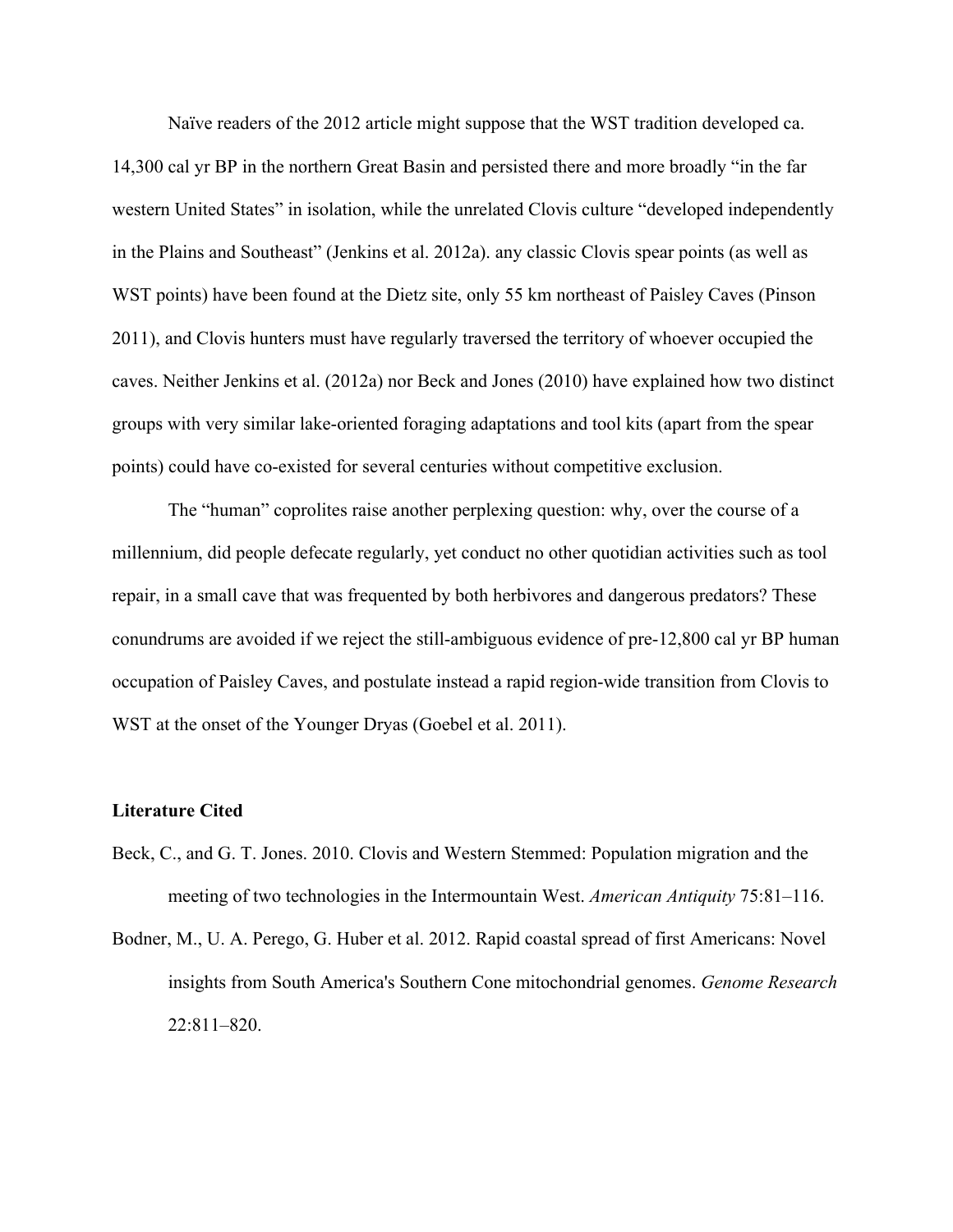- Dalton, R. 2009. Oldest American artefact unearthed: Oregon caves yield evidence of continent's first inhabitants. *Nature.* doi:10.1038/news.2009.1058.
- Dickinson, W. R. 2011. Geological perspectives on the Monte Verde archeological site in Chile and pre- Clovis coastal migration in the Americas. *Quaternary Research* 76:201–210.
- Dillehay, T. D. 1997. *Monte Verde: A Late Pleistocene Settlement in Chile, Vol. 2, The Archaeological Context and Interpretation*. Washington, D.C.: Smithsonian Institution Press.
- Dillehay T. D., C. Ramírez, M. Pino et al. 2008. Monte Verde: Seaweed, food, medicine, and the peopling of South America. *Science* 320:784–786.
- Erlandson, J. M., and T. Braje. 2011. From Asia to the Americas by boat? Paleogeography, paleoecology, and stemmed points of the northwest Pacific. *Quaternary International* 239:28–37.
- Eshleman, J. A., R. S. Malhi, J. R. Johnson et al. 2004. Mitochondrial DNA and prehistoric settlements: Native migrations on the western edge of North America. *Hum. Biol.* 76:55– 75.
- Fiedel, S. J., and J. E. Morrow. 2012. Comment on "Clovis and Western Stemmed: Population migration and the meeting of two technologies in the Intermountain West" by Charlotte Beck and George T. Jones. *American Antiquity* 77:376–385.
- Gilbert, M. T. P., D. L. Jenkins, A. Götherstrom et al. 2008. DNA from pre-Clovis human coprolites in Oregon, North America. *Science* 320:786
- Goebel, T., B. Hockett, K. D. Adams et al. 2011. Climate, environment, and humans in North America's Great Basin during the Younger Dryas, 12,900–11,600 calendar years ago. *Quaternary International* 242:479–501.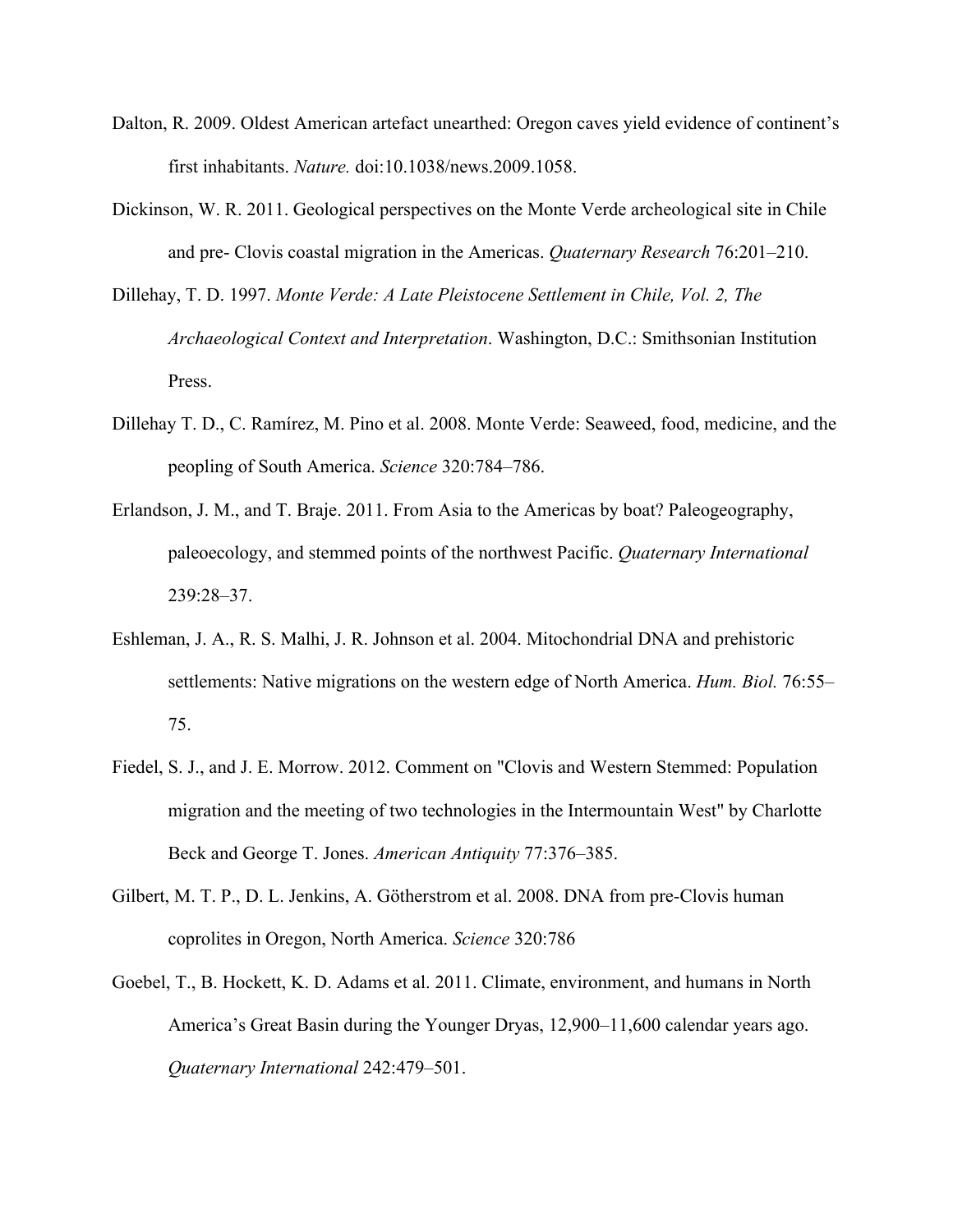- Goldberg, P., F. Berna and R. I. Macphail. 2009. Comment on "DNA from pre-Clovis human coprolites in Oregon, North America." *Science* 325:148.
- Gramly, R. M. 1993. *The Richey Clovis Cache: Earliest Americans along the Columbia River*. North Andover, MA: Persimmon Press.
- Hockett, B., and D. L. Jenkins. 2013. Identifying stone tool cut marks and the pre-Clovis occupation of the Paisley Caves. *American Antiquity* 78:762–778.
- Jenkins, D. L., L. G. Davis, T. W. Stafford et al. 2012a. Clovis age Western Stemmed projectile points and human coprolites at the Paisley Caves. *Science* 337:223–228.
- Jenkins, D., P. W. O'Grady, L. G. Davis et al. 2012b. Snap-shot in time: A sealed-in late Younger Dryas (10,200 BP) cultural component in the Paisley Caves. *Abstracts of the SAA 77th Annual Meeting,* 182.
- Johnson, J. R., and J. G. Lorenz. 2006. Genetics, linguistics, and prehistoric migrations: An analysis of California Indian mitochondrial DNA lineages*. Journal of California and Great Basin Anthropology* 26:33–64.
- Kaestle, F. A., and D. G. Smith. 2001. Ancient mitochondrial DNA evidence for prehistoric population movement: The Numic expansion. *American Journal of Physical Anthropology* 115:1–12.
- Kemp, B. M., A. Reséndez, J. A. Román-Berrelleza et al. 2005. An analysis of ancient Aztec mtDNA from Tlatelolco: Pre-Colombian relations and the spread of Uto-Aztecan. In *Biomolecular Archaeology: Genetic Approaches to the Past,* D. M. Reed, ed. Carbondale: Center for Archaeological Investigation, Southern Illinois University Carbondale, 22–46.